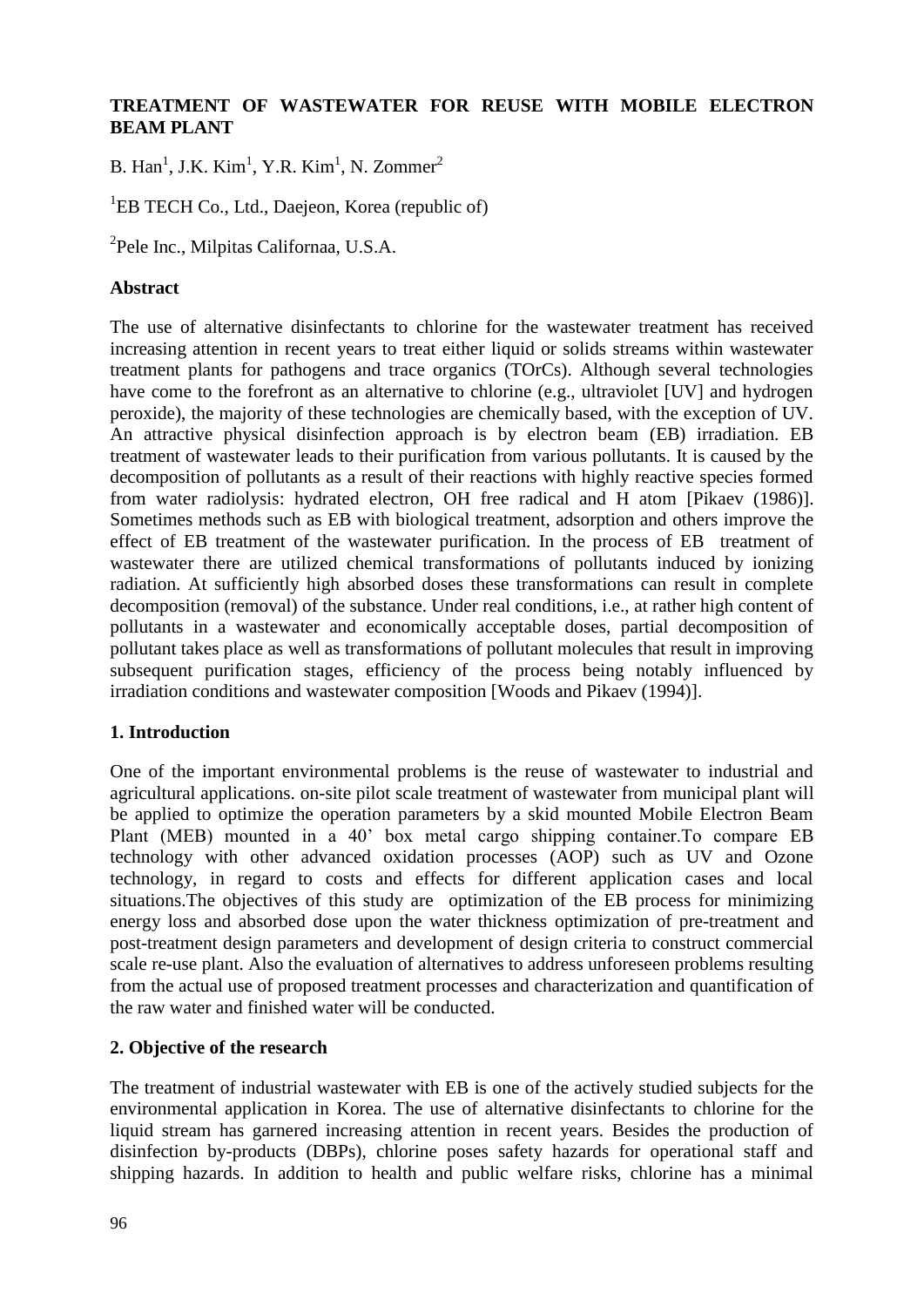attenuation on TOrCs. Although several technologies have come to the forefront as an alternative to chlorine (e.g., ultraviolet [UV] and hydrogen peroxide), the majority of these technologies are chemically based, with the exception of UV. An attractive physical disinfection approach is by EB irradiation.

One of the important environmental problems is the reuse of wastewater to industrial and agricultural applications. The objective of this research evaluates the efficiency of electronbeam disinfection to treat either liquid or solids streams within wastewater treatment plants for pathogens and trace organics (TOrCs). TOrCs refer to endocrine disrupting compounds (EDCs), pharmaceuticals and personal care products (PPCPs), and other trace constituents. The rationale behind targeting both streams relates to the notion that EB lends itself toward either medium. In this proposal, on-site pilot scale treatment of wastewater from municipal plant will be applied to optimize the operation parameters by a skid mounted Mobile Electron Beam Plant (MEB) mounted in a 40' box metal cargo shipping container.

#### **3. Previous works**

When wastewater is irradiated with high energy electron, the energy absorbed is deposited in water molecules, and the ionization and excitation of water molecules result in formation of free radical and molecular species. The use of such free radicals as disinfectant for effluents from municipal wastewater treatment plants could be state-of-the-art and eco-friendly disinfection processes. EB has the following advantages over chemically based and UV approaches: operates at ambient temperatures and pressure; requires no additional chemicals that could further pollute downstream; has the capacity to mineralize persistent compounds; and its performance is not affected by solids since the EB easily penetrate particles/solids.

The treatment of industrial wastewater with EB is one of the actively studied subjects for the environmental application in EB TECH Co., Ltd (EB TECH). The wastewaters investigated are from textile dyeing companies, petrochemical processes, papermill, leachates from sanitary landfill areas, explosive productions and so on. Those are summarized in Table 1.

| Wastewater(from)                      | Purpose of investigation                                | Results                                                       |  |  |  |
|---------------------------------------|---------------------------------------------------------|---------------------------------------------------------------|--|--|--|
| Textile dyeing companies <sup>a</sup> | Removal of color and organic                            | Industrial plant constructed                                  |  |  |  |
|                                       | impurities                                              | Improved removal efficiency                                   |  |  |  |
| Papermill <sup>b</sup>                | Decrease in COD, color                                  | Reduction in COD, color                                       |  |  |  |
|                                       | Increase in re-use rate                                 | Commercial plant designed                                     |  |  |  |
| Leachate from landfill $\mathfrak{c}$ | Removal of organic pollutants                           | Bio-treatment efficiency                                      |  |  |  |
|                                       |                                                         | improved                                                      |  |  |  |
| Heavy metals <sup>d</sup>             | Decrease in the contents in<br>water                    | Removal of Cd(II), Pb(II), Hg(II),<br>Cr(VI)                  |  |  |  |
| Power plant clean-up <sup>e</sup>     | Decrease in the contents<br>of<br>organic acid in water | in<br>the<br>of<br>Decrease<br>contents<br>organic pollutants |  |  |  |
| Explosive production <sup>t</sup>     | Decrease in COD, T-N                                    |                                                               |  |  |  |
|                                       | Re-use for production                                   |                                                               |  |  |  |

TABLE 1 WASTEWATER INVESTIGATED AT EB TECH CO., LTD

a Han et al. (2002, 2005)

b Shin et al. (2002)

c Pikaev et al. (1997a)

d Kartasheva et al. (1997, 1998), Pikaev et al. (1997b), Ponomarev et al. (1997), Yurik and Pikaev (1997)

e Kim et al. (1999)

f unpublished results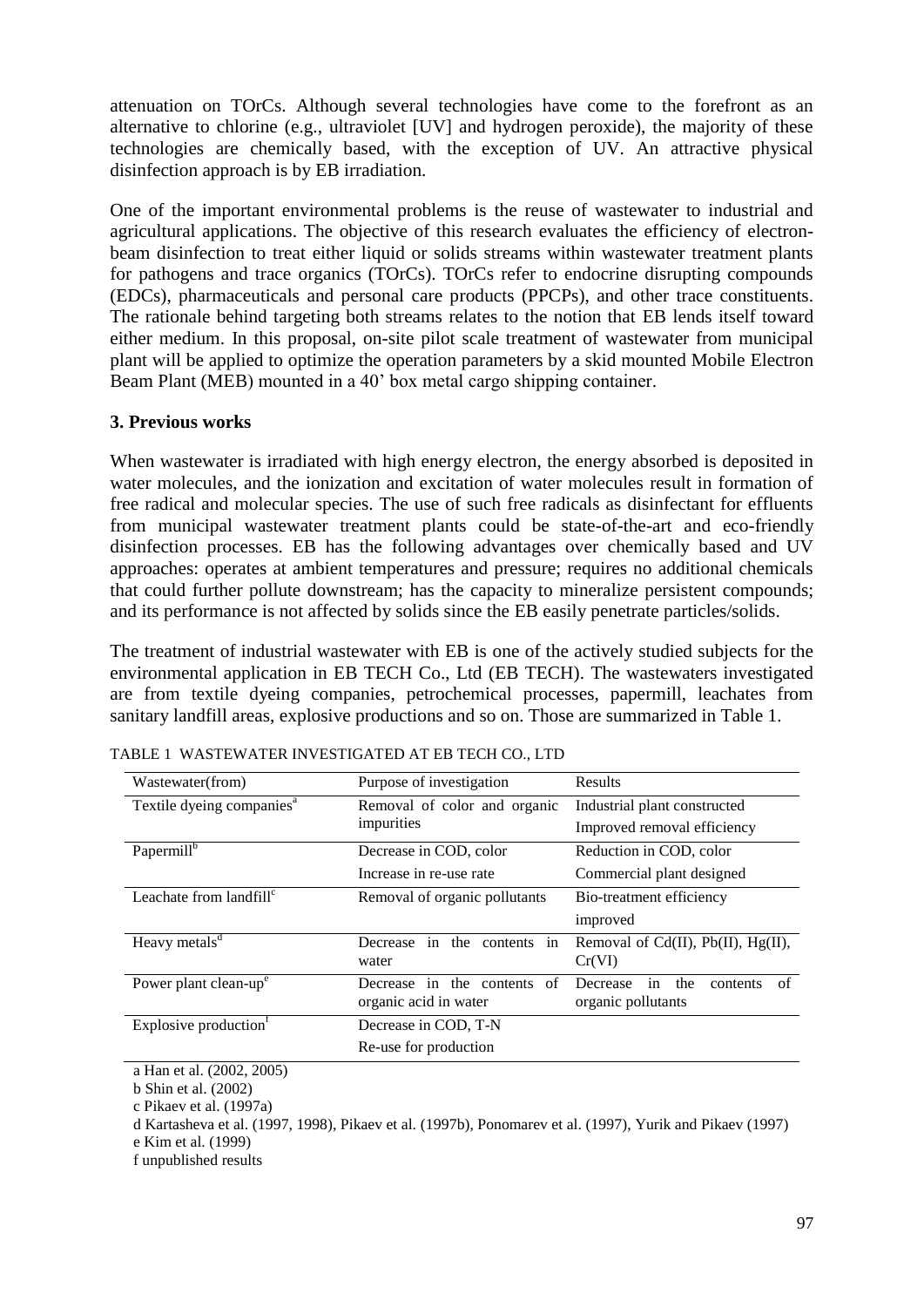#### **4. Materials and Methods**

To confirm the use of EB as an alternative disinfectant to chlorine for the liquid stream, a bench scale experiments were conducted in EB TECH with samples from the Municipal Wastewater Treantment Plant in Daejeon City which has the capacity of 900,000m<sup>3</sup>/day equipped with the conventional physical and biological treatment system. This plant has been in operation, but to face the control of TOrCs. Typical operation data of influent and effluent of this plant is in Table 2.

|                 | <b>BOD</b> | <b>COD</b> | <b>SS</b> | $T-N$     | $T-P$  | $E$ -coli <sup>(a)</sup> |
|-----------------|------------|------------|-----------|-----------|--------|--------------------------|
|                 | (mg/l)     | (mg/l)     | (mg/l)    | (mg/l)    | (mg/l) | $(\#/ml)$                |
| Influent (avg.) | 15.1       | 127.4      | 201.8     | 34.2      | 4.5    | N/A                      |
| Regulation      | $<$ 20     | <40        | $<$ 20    | <60       | $<$ 8  | $<$ 3,000                |
| Designed        | $<$ 14     | $<$ 14     | <15       | $\leq$ 25 | < 1.5  | <1.5                     |
| Actual          | 8.9        | 11.2       | 7.2       | 16.2      | 4.3    | 28,000                   |

TABLE 2 WASTEWATER IN MUNICIPAL WASTEWATER TREATMENT IN DAEJEON CITY

(a) effective from 2003 in Korea

In this experiments, electron accelerator of 1 MeV, 40kW with the dose rate of 40kGy/s is used with the laboratory unit, schematically shown in FIG. 1, was constructed for irradiation under continuous flow conditions. The initial samples are placed in storage vessel, which serves as an equalizing basin. Wastewater from the vessel is delivered to injection nozzle by pump. Thickness of injected was equal to 4 mm; it is equal to the range of 1 MeV electrons in water. The rate of wastewater moving at the exit of the nozzle was controlled within the range of 2-4 m/s. The wastewater injected along horizontal part of their flight was treated by EB, then irradiated wastewater was collected into the special container. The experiments were conducted with the doses up to 1kGy at atmospheric temperature  $(20~25~°C)$ .

The number of microorganisms decreases  $10^2$  times with 0.2  $\sim$  0.5 kGy and 10<sup>4</sup> times with 1kGy without any changes in other water quality indices. From the obtained results, it is clear that  $0.2 \sim 0.5$  kGy is enough to control the number of E-coli below 1,000CFU/ml. It is observed at low doses (below 0.2kGy), most of the microorganisms have decreased, but there still exist a large amount of microorganisms, however the numbers are not increased after the irradiation since they were inactivated.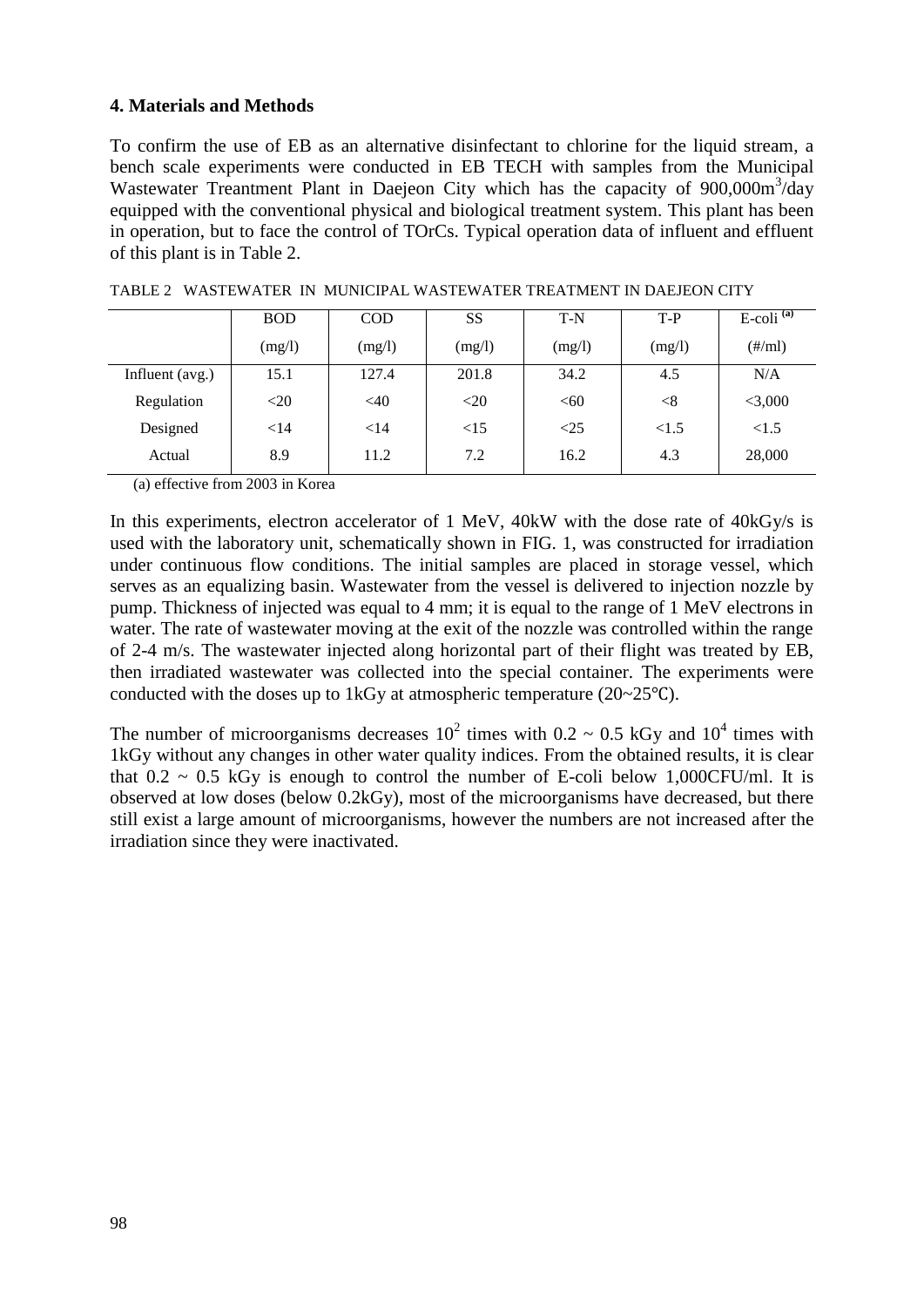

*Fig. 1. Laboratory electron beam unit; 50m3/day up to 2kGy at continuous operation mode.*



*FIG. 2. Removal of indicator microorganisms and variation of other indices with doses up to 1kGy.*

## **4.1. Mobile Electron Beam Plant (MEB)**

On-site pilot scale treatment of wastewater from municipal plant will be applied to optimize the operation parameters by a skid mounted Mobile Electron Beam Plant (MEB) mounted in a 40' box metal cargo shipping container as shown in below figure.

with water/air cooling system are the main constituents of the plant. Also the wastewater treatment facilities (pumps, gauges, reservoirs etc.) are included. This plant can treat up to 500m<sup>3</sup>/day with 2kGy at continuous operation mode.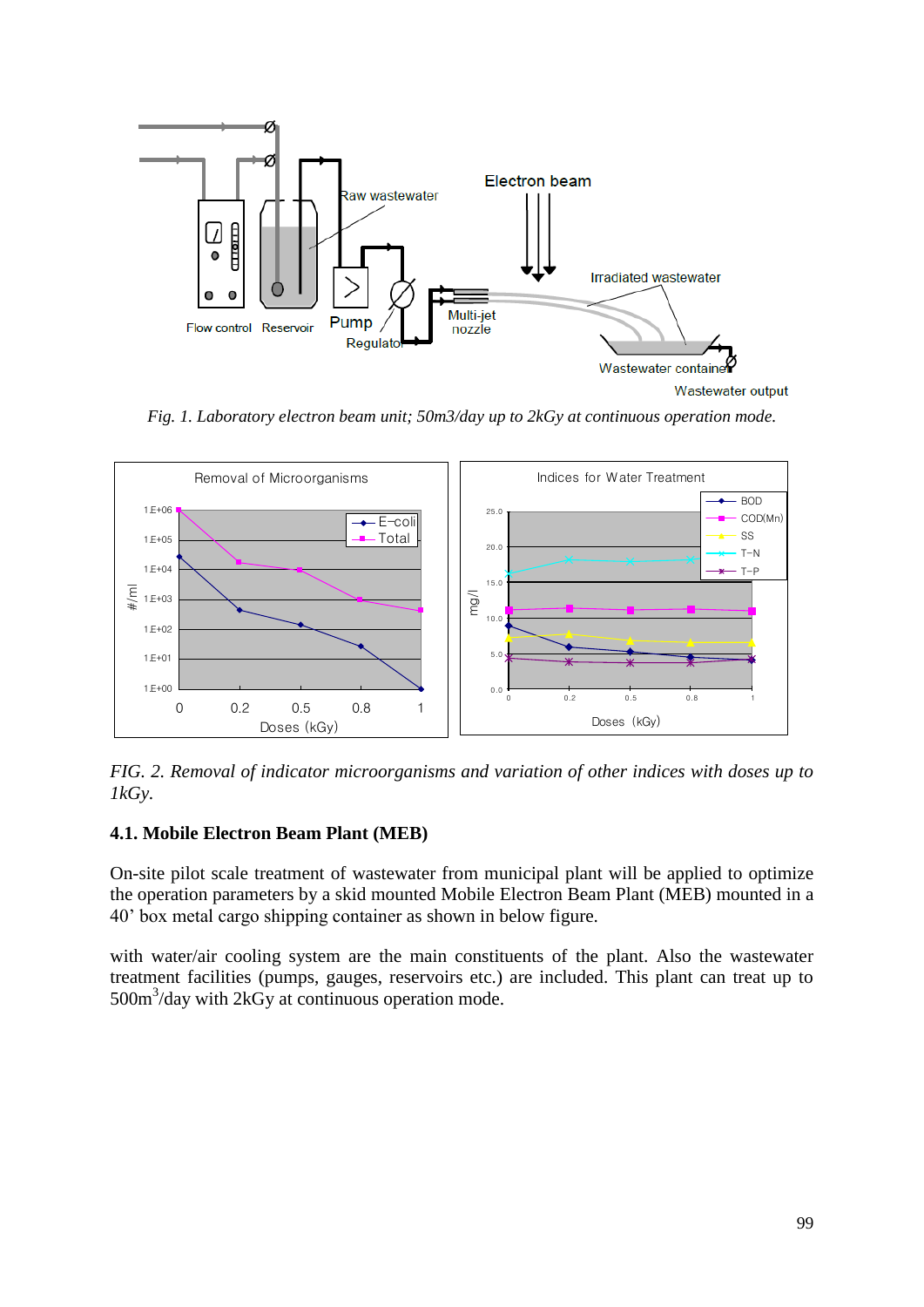

*Fig. 3. Mobile Electron Beam Plant (MEB); 500m3/day with 2kGy at continuous operation mode.*

This Mobile Electron Beam Plant (MEB) has proved its on-site daptability as operating for a pilot scale demo plant for flue gas treatment from power plant in Jeddah, Saudi Arabia.



*Fig. 4. Mobile Electron Beam Plant (MEB) in flue gas treatment in Jeddah, Saudi Arabia.*

## **4.2. Analytical Aproaches**

The approach addresses the fate of not just conventional indicator organisms (*E. coli*, *Enterococcus*, coliforms, and total coliforms), but also provides a framework to track and monitor the fate of alternate indicator organisms like the *Bacteroidales*, which are anaerobic and hence decay faster in ambient waters. Unlike traditional indicators, because they are host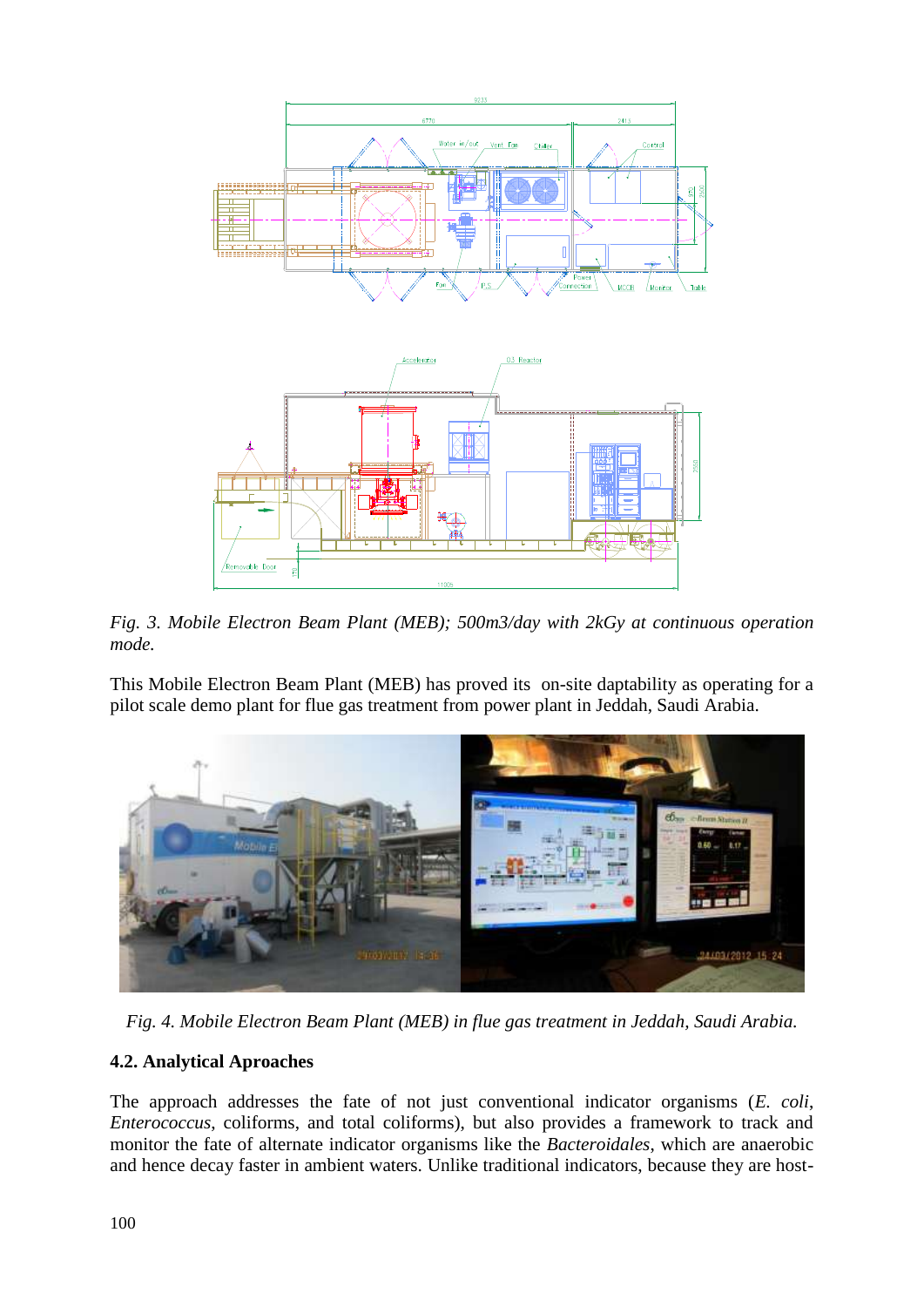associated, a given *Bacteroidales* genetic marker can be used in the differentiation between human and nonhuman pollution and in the identification of specific animal sources – important information for source control and treatment programs. Both *Enterococcous* and *Bacteroidales* are currently being considered by U.S. EPA in their epidemiological studies to update existing ambient water quality criteria using quantitative PCR (qPCR) methodology.

For technologies entering the market place, it is crucial to have results for the inactivation of both conventional and alternate indicators since alternate indicators are beginning to enter the permitting arena. Although not currently permitted, TOrC removal is gaining momentum as a concern for many municipalities. Our approach investigates the efficacy of e-beam technology to remove TOrCs at doses used for indicators removal, as well as at environmentally relevant TOrC levels.

As describe above, with the on-site operation of mobile electron beam plant, the basic parameters to implement commercial scale disinfection plant for municipal wastewater treatment plant could be achieved. And the optimization of pre-treatment and post-treatment design parameters and evaluation of alternatives to address unforeseen problems resulting from the actual use of proposed treatment processes could be also expected.

#### **4.3. On-site operation of mobile electron beam plant**

The mobile plant will be operated continuously to obtain parameters for collecting data with various conditions to secure consistency and reliability of EB process despite fluctuating external environmental variables like day versus night operation, weather and seasonality. Evaluation of obtained data for optimization of the EB process for municipal treatment and alsd the evaluation of energy loss and absorbed dose upon the water thickness will be conducted to optimize the pre-treatment and post-treatment design parameter. In order to develop the design criteria to construct commercial scale re-use plant, evaluation of alternatives to address unforeseen problems resulting from the actual use of proposed treatment processes will also be conducted.

#### **5. Anticipated Results**

Anticipated outcomes are:

1. Guidelines of design parameters for constructing commercial scale re-use plant.

2. Achievement of the necessary data to claim the disinfection standards (for example in U.S. as stipulated by California Department of Health Services' Title 22')

3. Effectiveness of EB processing, i.e., consistency and reliability despite fluctuating external environmental variables like day versus night operation, weather and seasonality

## **References**

1. Pikaev, A. K. Modern Radiation Chemistry. Radiolysis Of Gases And Liquids, Nauka, Moscow, (1986) (In Russian) Pp.440.

2. Woods, R.J. And Pikaev, A. K., Applied Radiation Chemistry: Radiation Processing, Wiely, New York (1994)